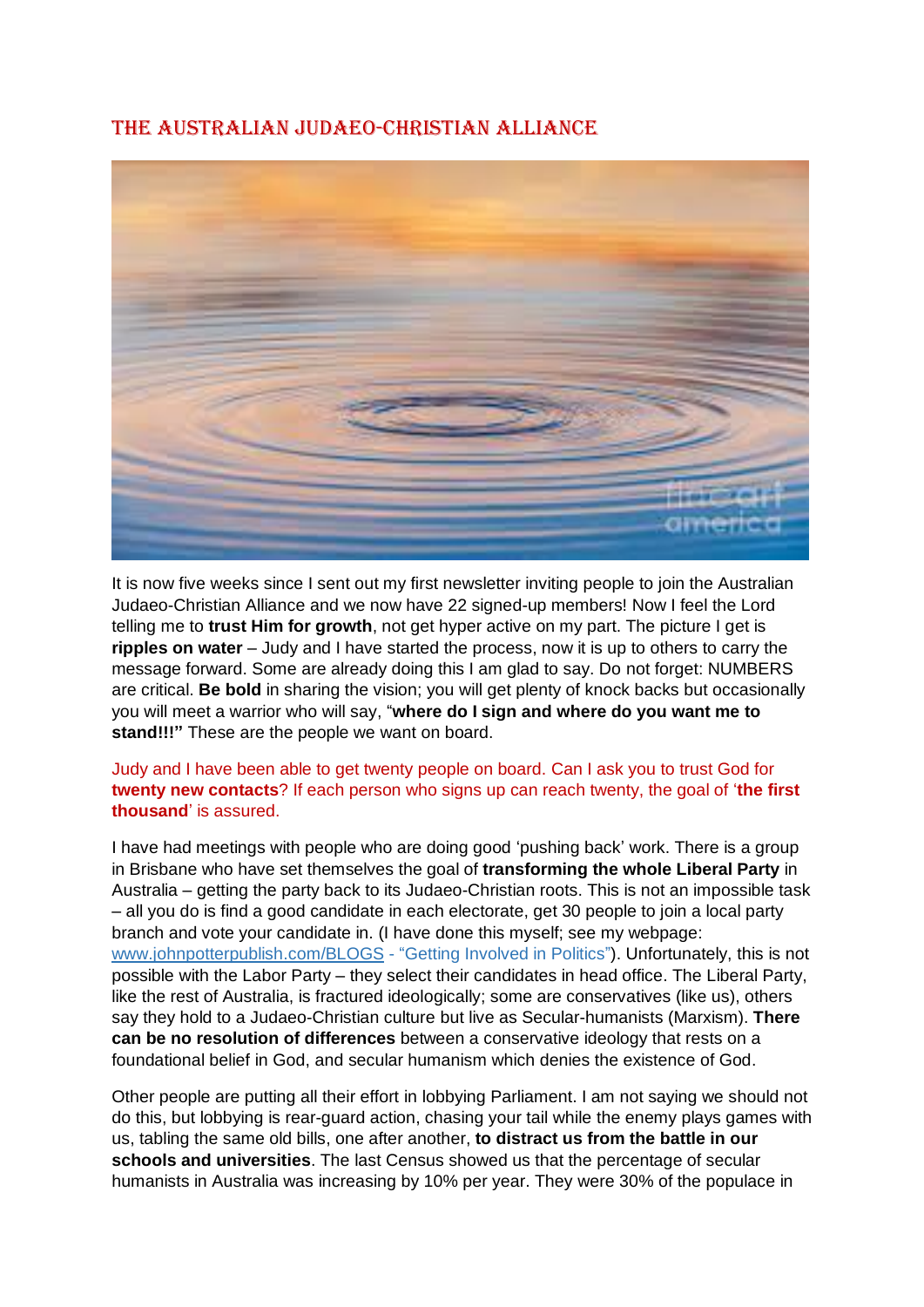2016; if the 10% increase has continued, they are now 36%, having **added 1.4 million** to their number over the past three years. That is **450 000 per annum**! Where are they getting this number of people into their camp – in the schools and universities. And **vast numbers of them are from Christian homes**. Folks, we are losing this battle at an alarming rate!!! 'Bullying' programs being used in schools are sending hundreds of 11-12-year-old children into Medical Clinics every week to seek trans-gender surgery. And they are being encouraged that they do not have to tell their parents about it. This is an extreme outrage!

## **STRATEGY**

Let me repeat our strategy:

- 1. We **argue in the public place** that Australia is fractured regarding ideology and **demand** that each group must be released to **live according to their belief system without interference** from other groups, in the same way that indigenous people and Muslims are already permitted to live according to their culture. This means that each group has the right to provide **education that is grounded on its belief system** and should not be required to **cater for students from other groups**.
- 2. Unfortunately, many Christian Schools already have homo-sexual students and are 'walking on egg shells' to ensure that they do not offend them and finish up in the Discrimination Commissioner's office. The notion that this will allow homosexuals and trans-gender student to hear the Gospel is evangelical madness. **This enemy does not do deals** – he will keep pushing until homosexuality and trans-genderism is totally accepted as normal. It will be illegal for Christians to counsel students away from homo-sexual and trans-gender thinking, or to read Romans 1; Daniel Andrews in Victoria has already signalled that he will legislate for this to be law. **We must take a stand**, i.e. say NO to homosexuality and keep proclaiming the obvious: there are three genders: male and female (which continue the species through breeding) and neuter (those people that do not breed) – see the Oxford Dictionary: 'gender'.
- 3. We will not be able to achieve either of the above objectives unless we have NUMBERS. And not vague statistics, we must have real people who have signed up and won't disappear when the pressure comes on, as it undoubtedly will. To get numbers **we must have an active movement**. Nehemiah's wall is the guiding principle: **every household builds** in front of their own home or business (Nehemiah Chapter 3). This is the ripple effect spoken about above. If we follow the Nehemiah pattern, we can build the wall quickly. The Jerusalem wall was completed in 52 days (Neh.6:15). I am looking to see 1000 signed up in six months; and beyond that 1 million (4% of the populace). **Let's give this high priority** friends. The **welfare of our children and grandchildren** depends on it.
- 4. It is not necessary to destroy the enemy **they will destroy themselves** (II Chron. 20:20-25). The suicide rate amongst trans-gender people in the UK is 41%. (Islam is not yet a problem here as it is in the UK, but they always implode, Sunni against Shia).

Your brother in arms,

John Potter

**[SEE PAGE 3]**